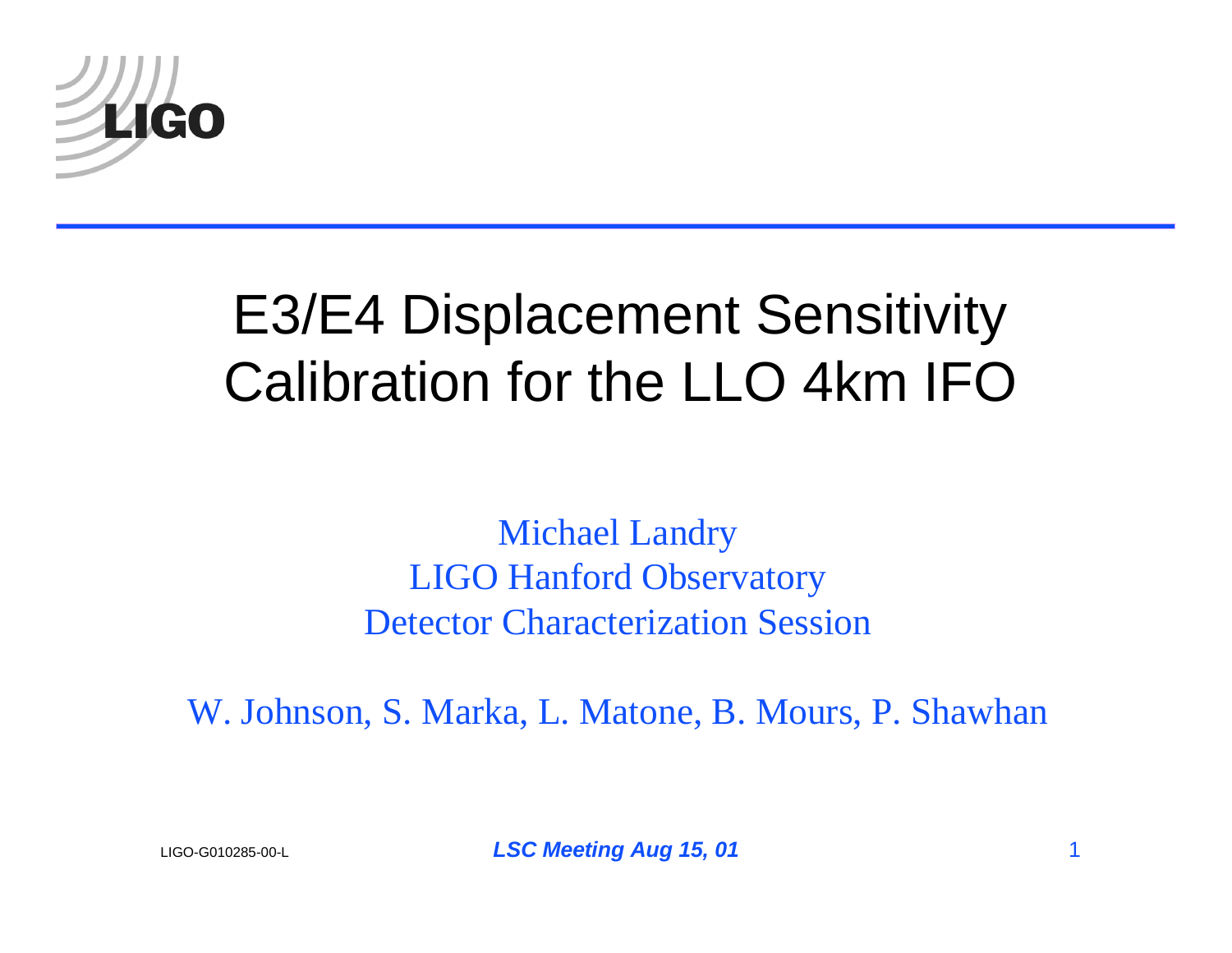

#### Revised E2 curve

•No other calibrations for E2 affected (ITM's ETM's, CARM, DARM)

•Original calibration agreed with independent Oct. 30 version (bad ETM calibration)

•Current recycled IFO shows factor of 200x improvement over E2 corrected noise curve

•Increased power on the beamsplitter,

• recycling factor ~15

•Whitening filters used in recent noise curves

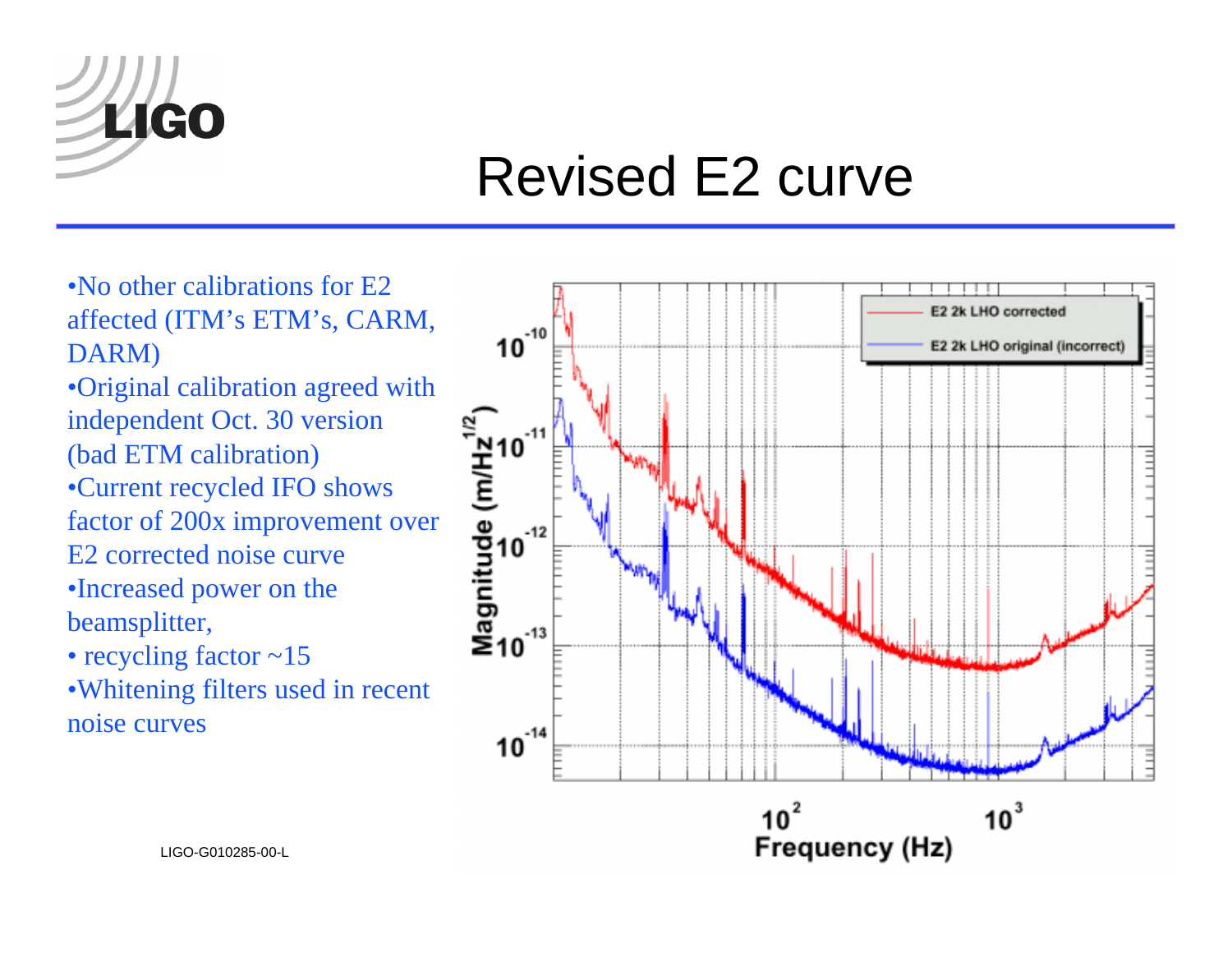

# LLO interferometer control

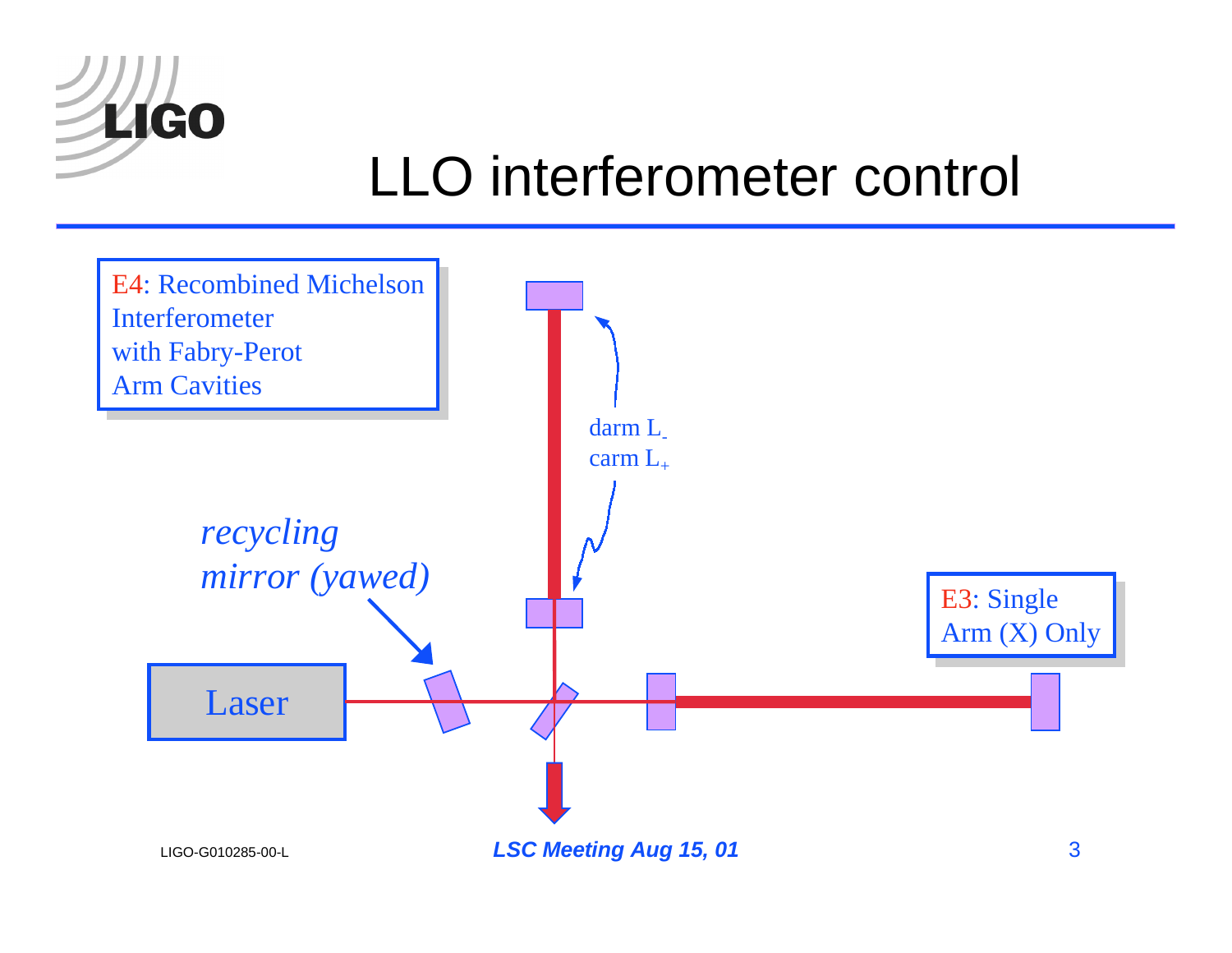

# E4 ITM calibration

•Basic idea: drive mass with known force and measure displacement

•Drive the ITM with a slow sinusoid (0.1 Hz) and count the number of fringes that are read out at the antisymmetric port.

Calibrations for the ITM's are then

 $\alpha_{\rm ITMX}^{}=1.06$  +/-  $0.05$  nm/count

 $\alpha_{\rm ITMY}$  = 0.98 +/- 0.05 nm/count

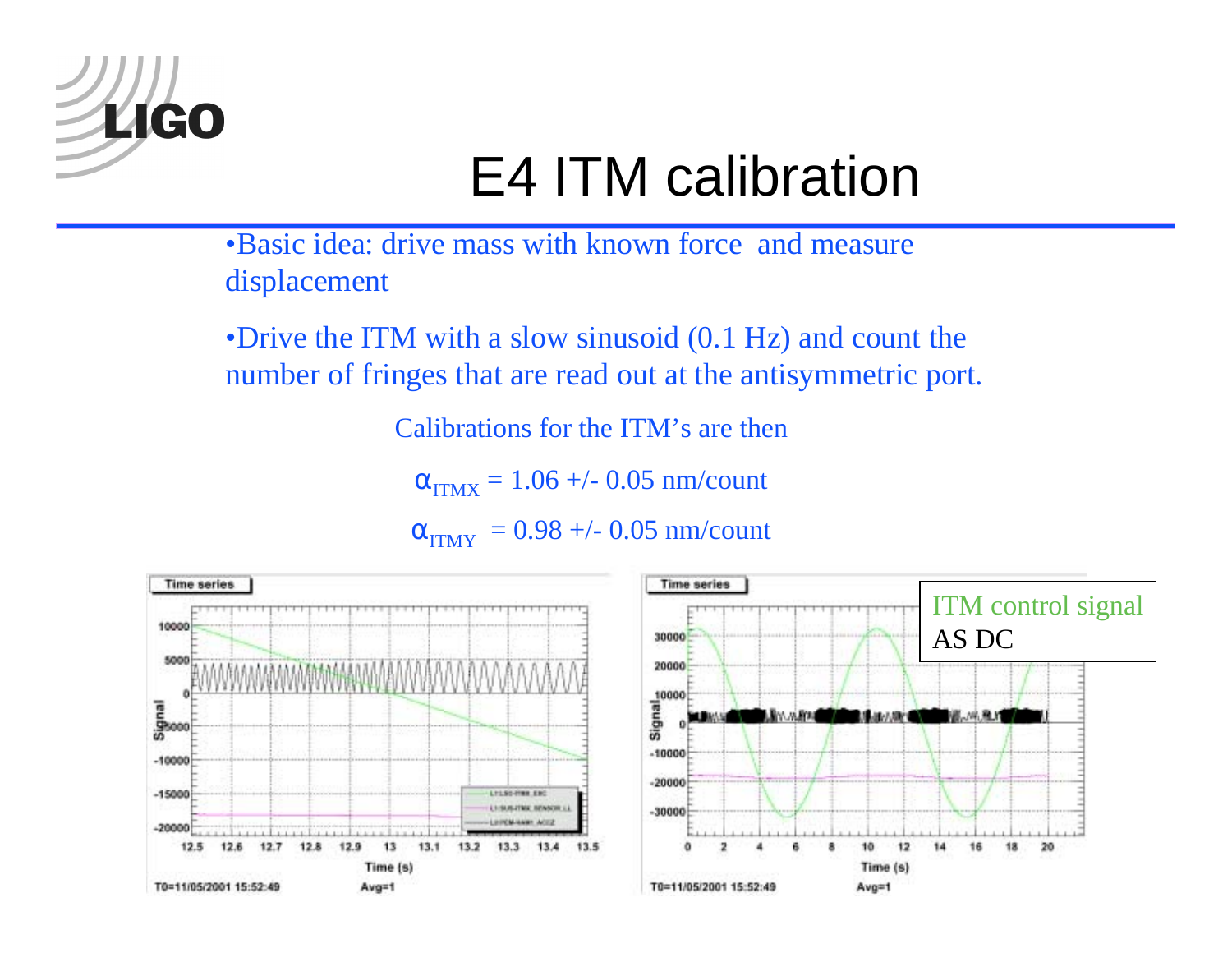

# ETM calibration

To extrapolate the calibration of the input test masses (ITM's) to the end test masses:

Assuming identical coil drivers (E1=E2) and pendulum transfer functions  $(P1=P2)$ , and using equal excitations on both masses,



$$
\alpha_{\text{ETM}} = \frac{error\_signal(f_{\text{ETM}})}{error\_signal(f_{\text{ITM}})} \alpha_{\text{ITM}}
$$

Calibrations for the ETM's are then

 $\alpha_{\rm ETMX}^{}=0.56$  nm/count

LIGO-G010285-00-L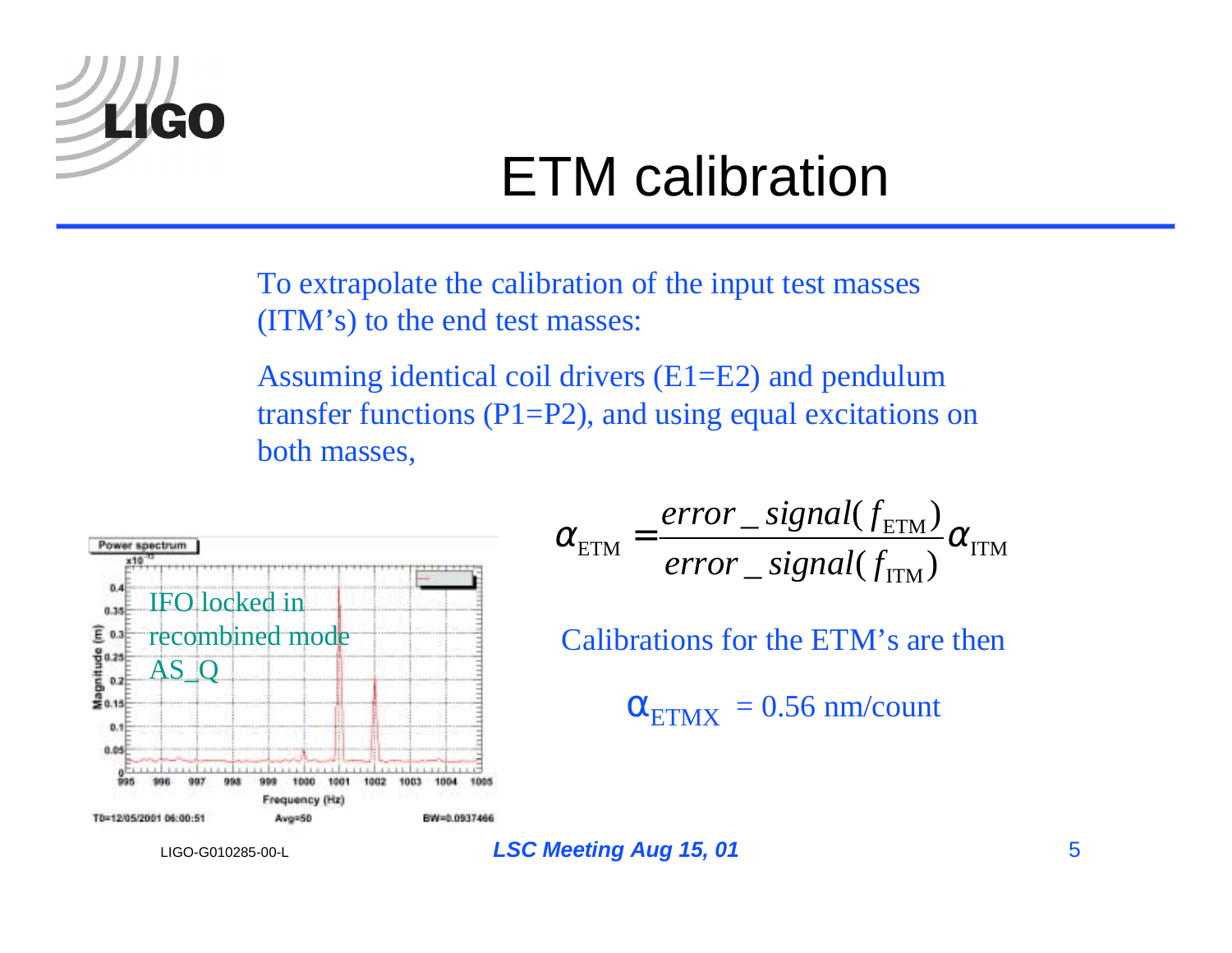

#### E3 Transfer function

• sweep test mass, take transfer function between AS error signal and excitation

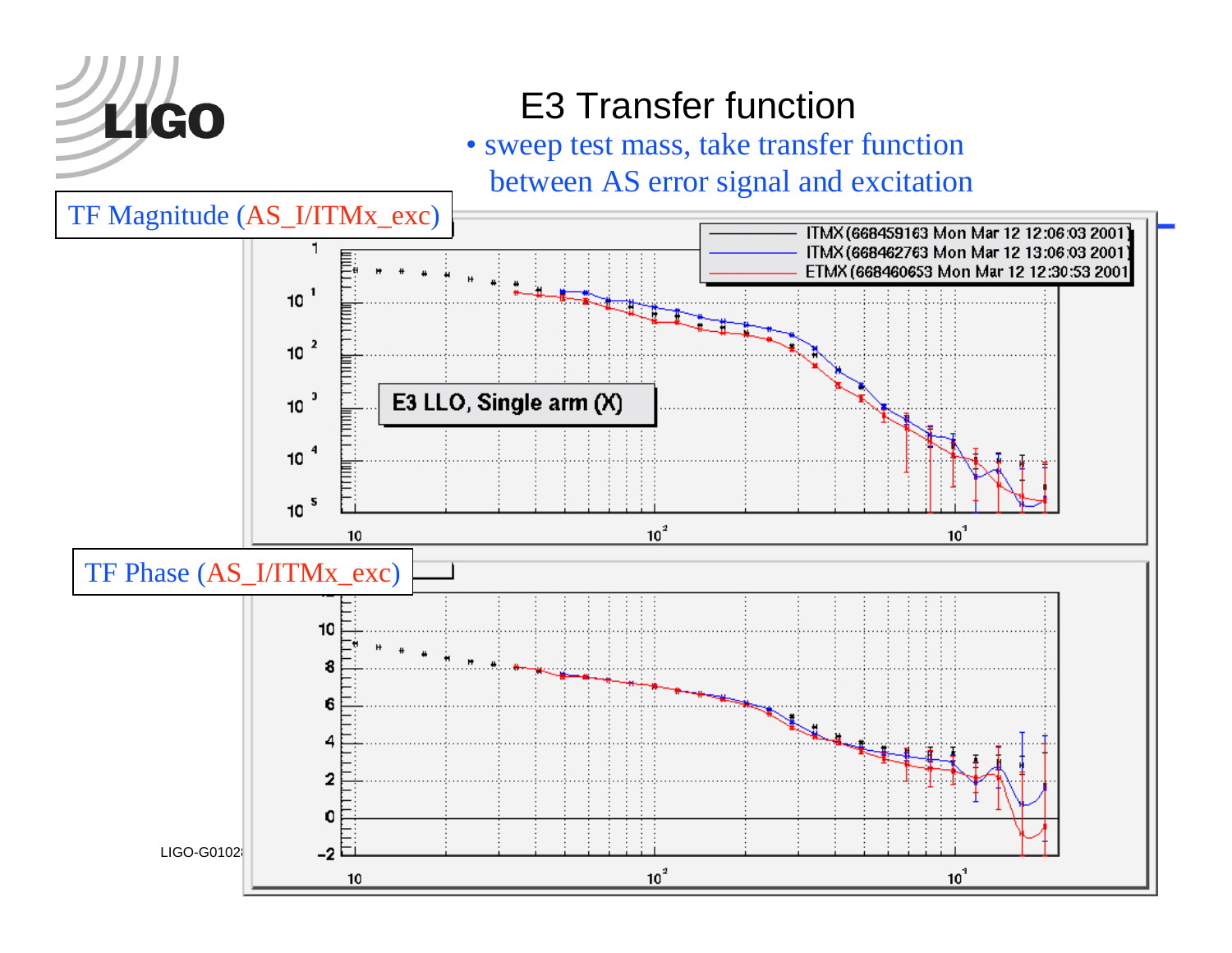

### E3 Fit parameters



LIGO-G010285-00-L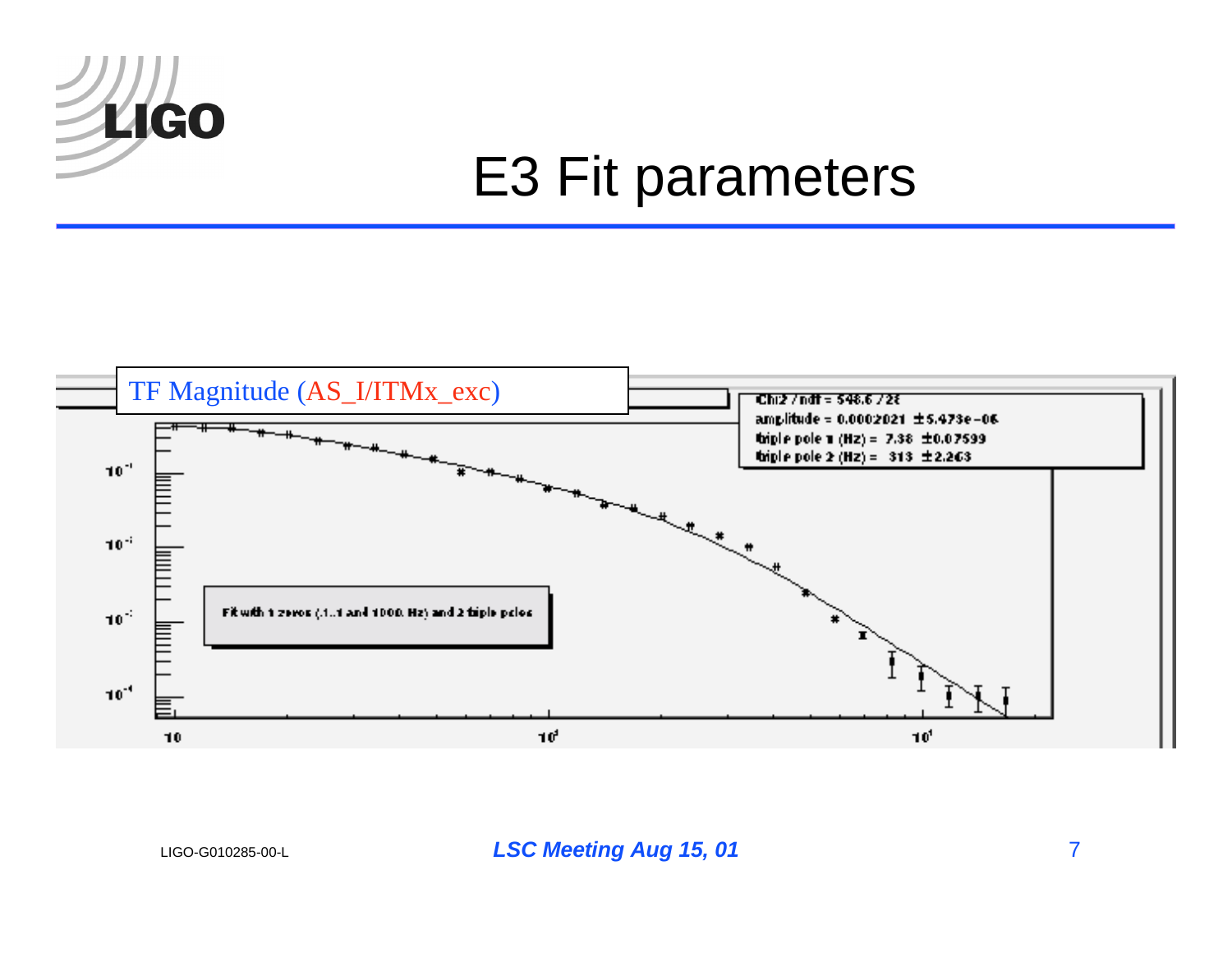

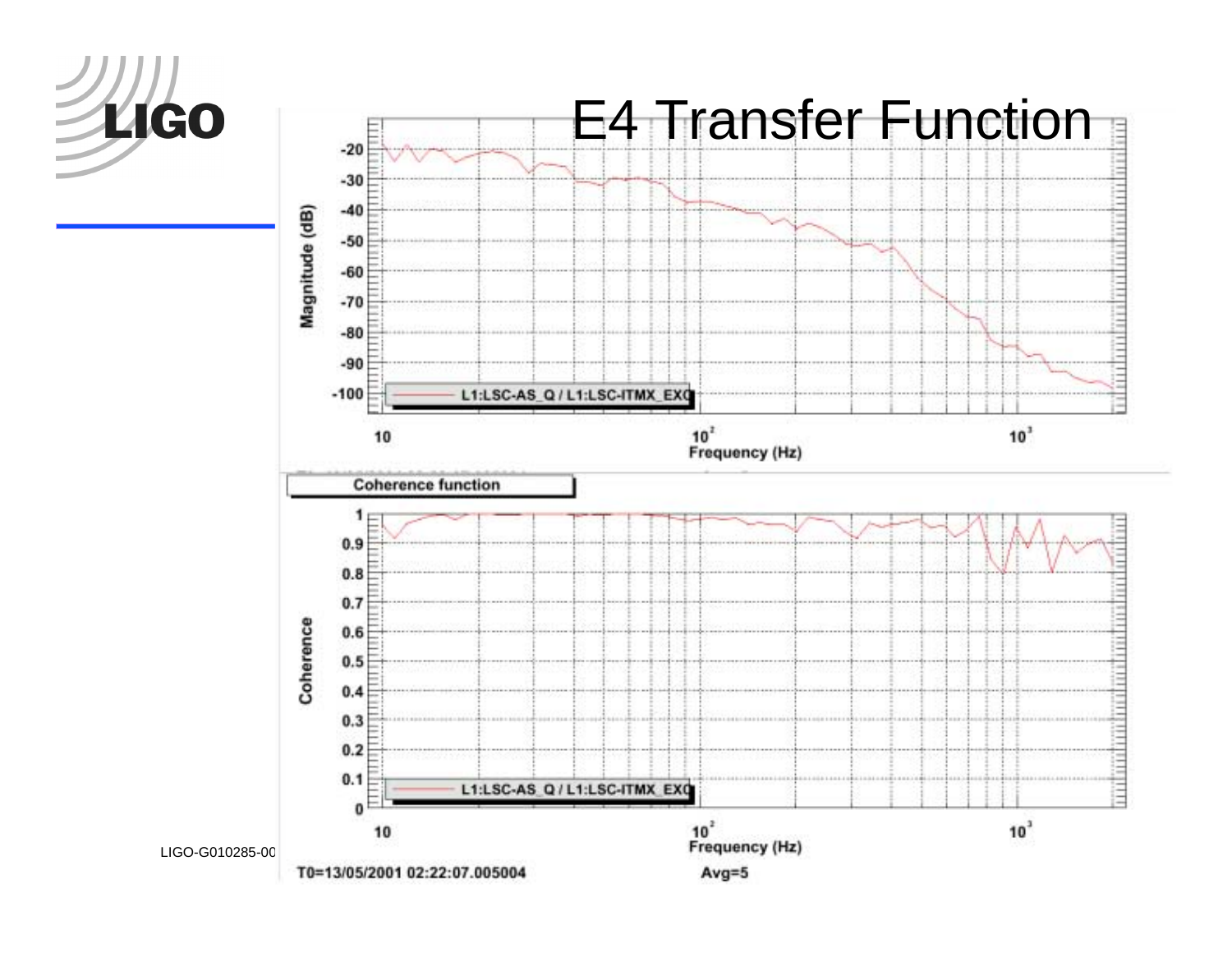

#### Calibration parameter summary

| Run               | Gain     | Poles (Hz)                                         | Zeros                                    | Channel to use |
|-------------------|----------|----------------------------------------------------|------------------------------------------|----------------|
| $E2$ (LHO 2k)     | $6.8e-8$ | 0.74, 0.74, 0, 0                                   | $\vert$ 50.35, 50.35, 12.1, 12.1,<br>186 | H2:LSC-AS Q    |
| E3 (LLO one arm)  | $4.9e-6$ | $\parallel$ 0.74, 0.74, 0.1, 0.1, 1000 $\parallel$ | 7.38, 7.38, 7.38, 313,<br>313, 313       | L1:LSC-AS I    |
| E4 (LLO two arms) | 1.69e-9  | 0.74, 0.74, 0, 0,                                  | 16.82, 0.391, 0.391,<br>232.6, 232.6     | L1:LSC-AS_Q    |

Except for the double pole at 0.74 Hz (mirror pendulum) the poles and zero are the result of a transfer function fit.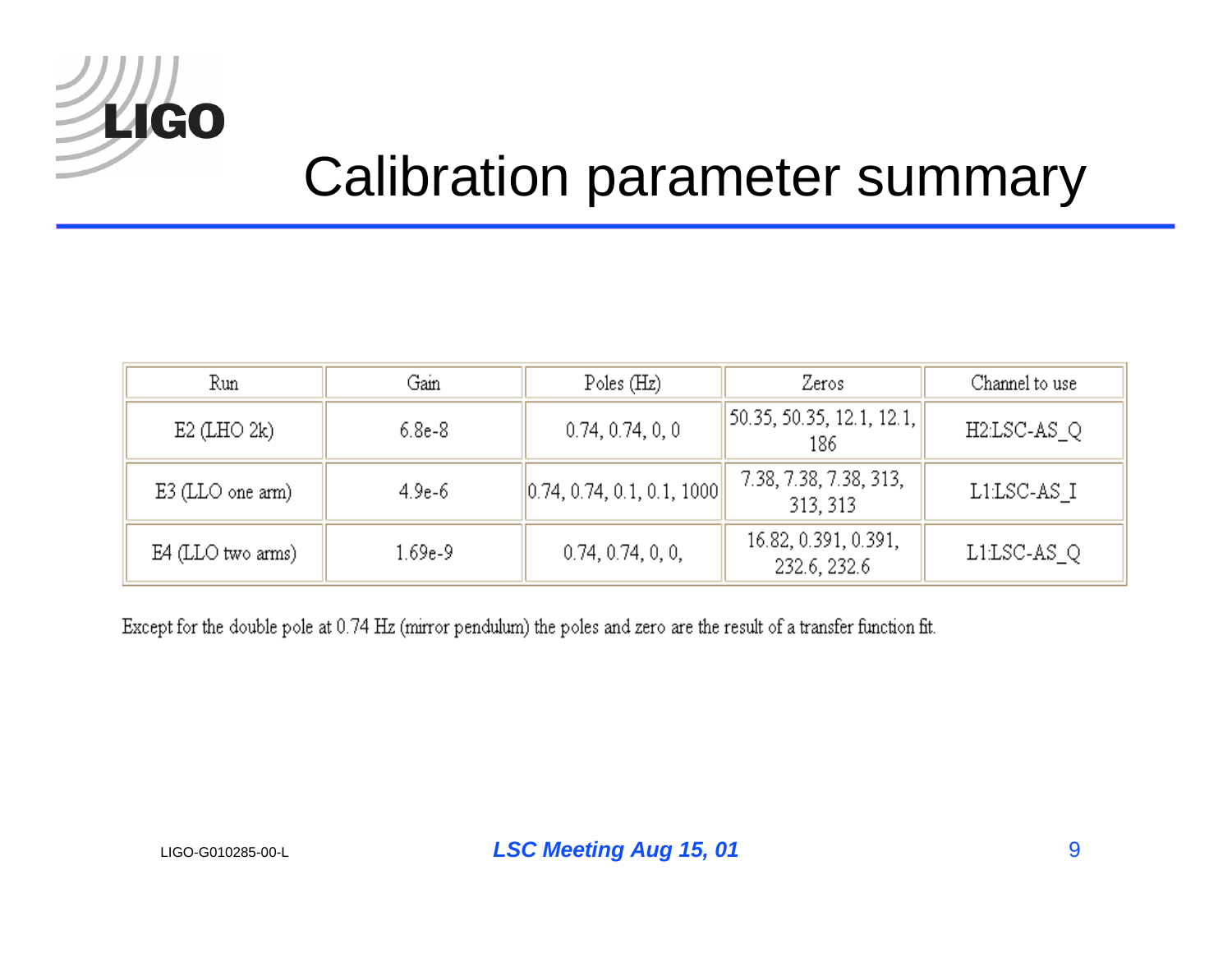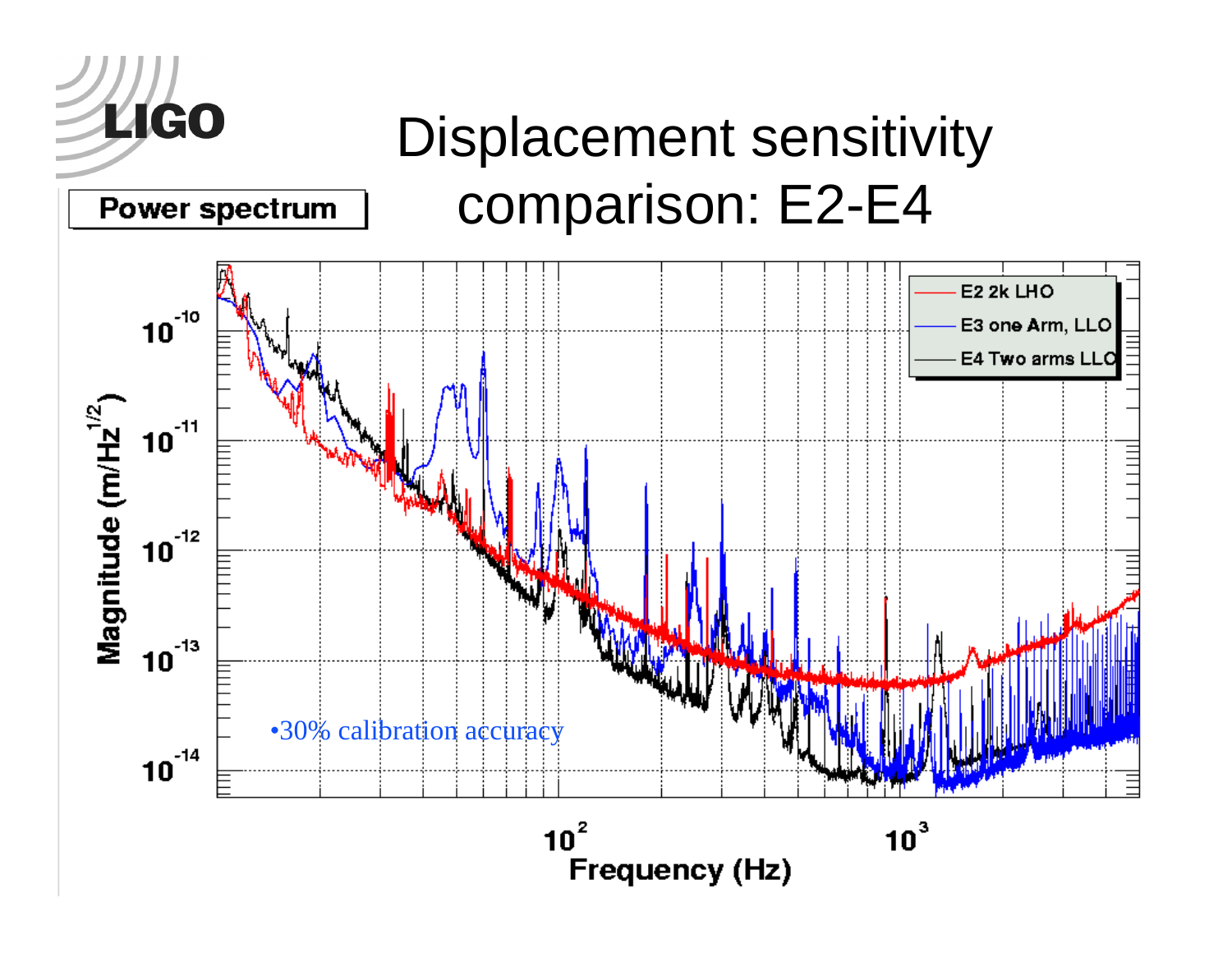